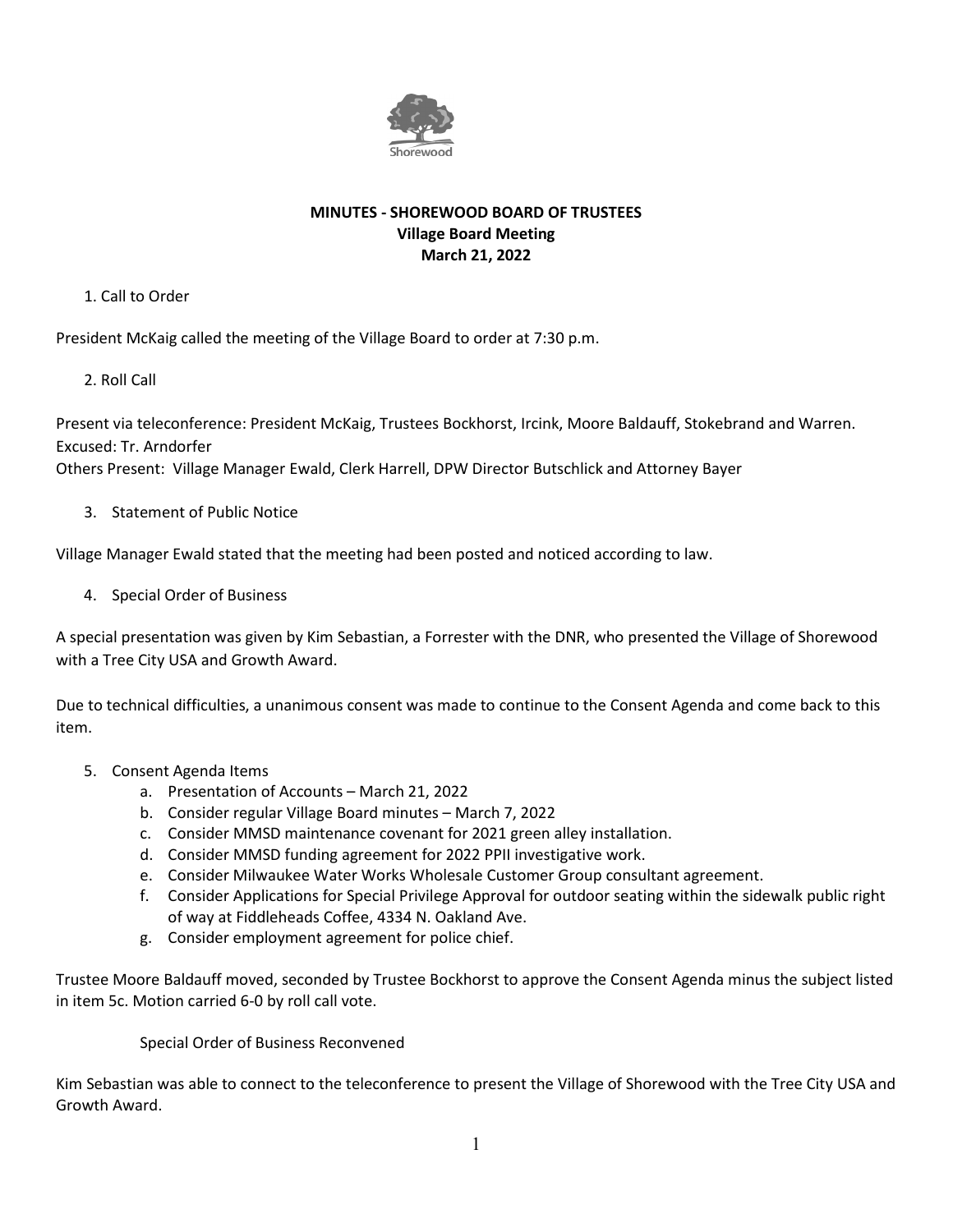Four standards were met to receive this award the Tree City USA award; a Tree Board was established, an Ordinance was created, a tree budget of spending at least \$2 per person for the tree care program and an Arbor Day observance.

Manager Ewald, Trustee Ircink and Trustee Stokebrand reflected on Director Butschlick's efforts as a "labor of love" for all the hard work and energy she's put forth to improve the quality of the Shorewood community. It was also noted how amazing it was to see the immediate community response. It was appreciated by Director Butschlick.

6. Items Removed from the Consent Agenda – Item 5c.

Item 5c-- Consider MMSD maintenance covenant for 2021 green alley installation. Due to an error in the memo's title, President McKaig wanted to bring that to the Board's attention but saw no reason not to move forward with its discussion and moved to approve the MMSD maintenance covenant for 2021 green alley installation and seconded by Trustee Ircink. No discussion. Unanimously agreed. Motion carried.

Trustee Stokebrand moved that \$280,000.00 of MMSD green solutions funding be applied to the 2022 alley project green infrastructure cost with any balance to be funded though the Village's ARPA grant balances. Seconded by Trustee Warren. No discussion. Motion carried 6-0 by roll call vote.

- 7. Citizens to be heard This item is for matters not on the agenda. Discussion may follow comment on nonagenda items or discussion and action may come at future meetings – none.
- 8. Public Hearing(s) none.
- 9. New Business
	- *a. Consider revocation of Resolution 2020-12 Extending the Declaration of a Public Health Emergency in Response to the COVID-19 Coronavirus.*

Presented by Village Manager Ewald. It was moved by Trustee Stokebrand to approve Resolution 2022-25 revoking the public health emergency in response to the COVID-19 Coronavirus and seconded by Trustee Warren. Motion carried 6-0 by roll call vote.

# *b. Consider award of contract for 2022 alley reconstruction program.*

Presented by Director Butschlick. Moved by Trustee Stokebrand to award the unit price contract for the 2022 alley reconstruction program to LaLonde Contractors, Inc. as follows; Base bid in the amount of one million, one hundred thirty-five thousand, four hundred fifty dollars, and forty cents (\$1,135,450.40). Alternate 1 in the amount of one hundred fifty-eight thousand, eight-hundred seventy-five dollars, and ninety cents (158,875.90). For a total bid award of one million, two hundred ninety-four thousand, three hundred twenty-six dollars and thirty cents (\$1,294,326.30). Seconded by Trustee Moore Baldauff. No discussion. Motion carried 6-0 by roll call vote.

### *c. Consider utility easement for 1409 E. Capitol Drive storm sewer installation*

Presented by Director Butschlick. Moved by Trustee Stokebrand to the approval of the declaration of easement allowing the Village of Shorewood access with the purpose of maintaining municipal storm sewer at 1409 E. Capitol Drive. Seconded by Trustee Warren. Motion carried 6-0 by roll call vote.

*d. Consider MMSD funding agreement for 2022 PPII investigative work*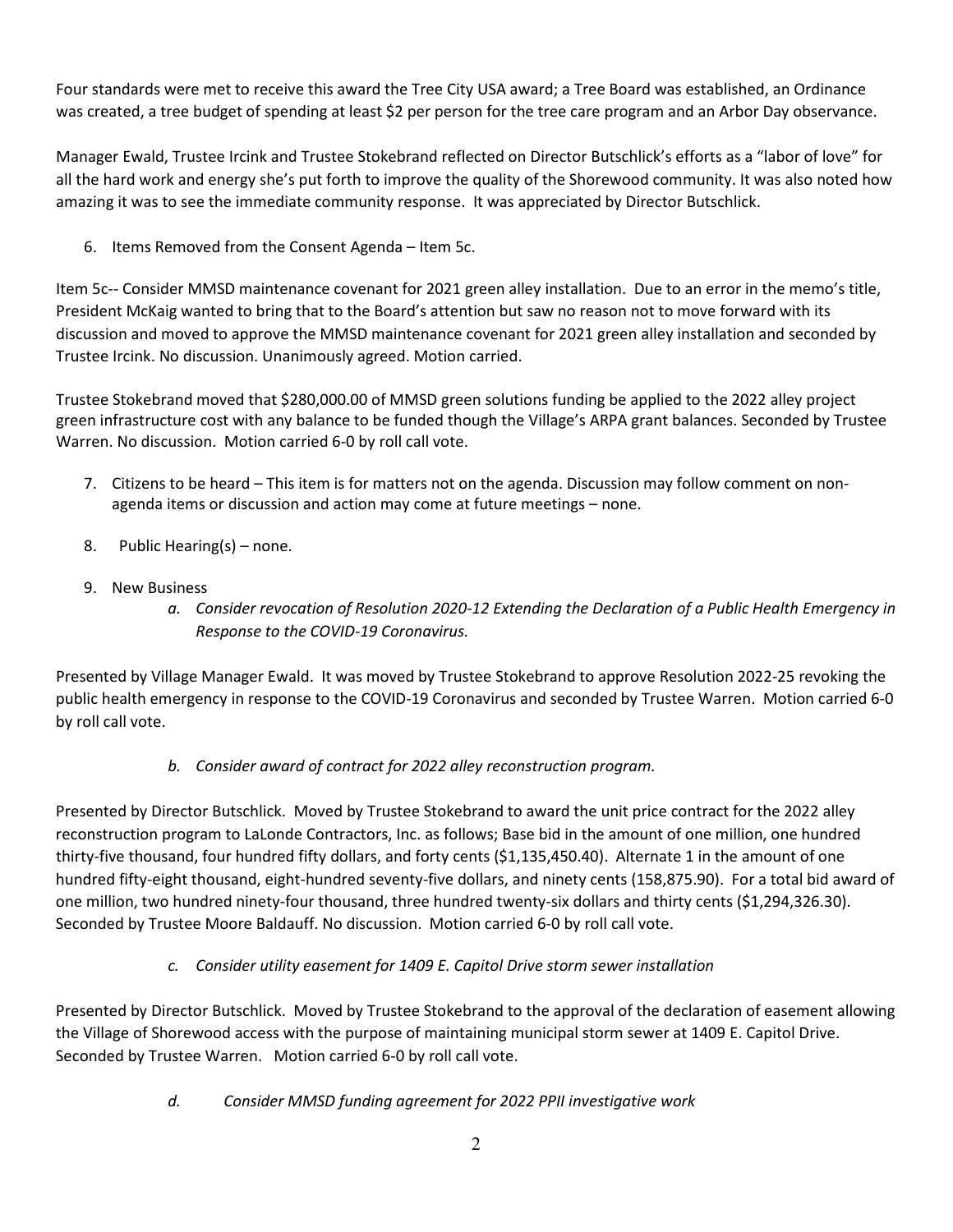Presented by Director Butschlick. Moved by Trustee Ircink that a unit price contract be awarded for the 2022 E. Capitol Drive's pavement marking replacement to Crowley Construction as follows; base bid in the amount of \$107,935.00 and alternative one (1) in the amount of \$14,625.00 and alternate two (2) in the amount of \$7,245.00, for a total unit price award in the amount of \$129,805.00. Seconded by Trustee Stokebrand. Motion carried 6-0 by roll call vote.

# *d. Consider award of contract for 2022 Sewer Lining program*

Presented by Director Butschlick. Moved by Trustee Stokebrand to award a unit price contract for the 2022 sanitary sewer lining program to Sewer in the amount of \$129,615.25. Seconded by Trustee Bockhorst. Motion carried by 6-0 roll call vote.

### *e. Consider award of contract for 2022 Manhole Rehabilitation Project*

Presented by Director Butschlick. Moved by Trustee Ircink to award a unit price contract for the 2022 Manhole Rehabilitation Project to the Expeditors, Inc. in the amount of \$50,685.00, relevant project dates as outlined in the DPW's 2022 workplan are outlined as follows; official notice 2-23-22 to 3-2-22, open bid 3-9-22, contract award 3-21-22, project management communication plan 4-18-22, estimated anticipated construction 2022 TBD contractor's schedule. Seconded by Trustee Stokebrand. Motion carried 6-0 by roll call vote.

- 10. Reports of Village Officials
	- a. Village President
- ICC Meeting—March 14, 2022*:* Information was included in the packet. Conferring with the Bylaws to present a Resolution to the committee.
- MobiliSE: Moving Transportation Forward in SE Wisconsin*:* Asked for interest in participating with their board of directors meeting which she will attend and report back.
- Updated on the canoe/kayak launch park bench donation; exploring a fundraising project for a bench in former Trustee Maher's honor.
	- b. Village Trustees
- Trustee Stokebrand updated the Board on Sunshine Week, which was last week, March 13-19. This began in 2005, a non-partisan, non-profit national initiative begun by the American Society of News Editors — now News Leaders Association to promote a dialogue about the importance of open government and freedom of information. She stated she could have been a better leader by introducing a resolution supporting openness in a timely manner. She hopes to do better next year. She hopes to work on efforts at the village level to increase transparency and hopes we can digitize the village minutes and building documents by the end of 2022 and hope her fellow trustees will join her in this effort, aided by staff.
	- c. Village Manager—No Updates
- *11.* Future agenda items of consideration.

To consider an update of the hybrid meetings policy. President McKaig moved to put the consideration on the April 4, 2022, agenda. Seconded by Trustee Bockhorst. Unanimously agreed by all.

12. Adjournment.